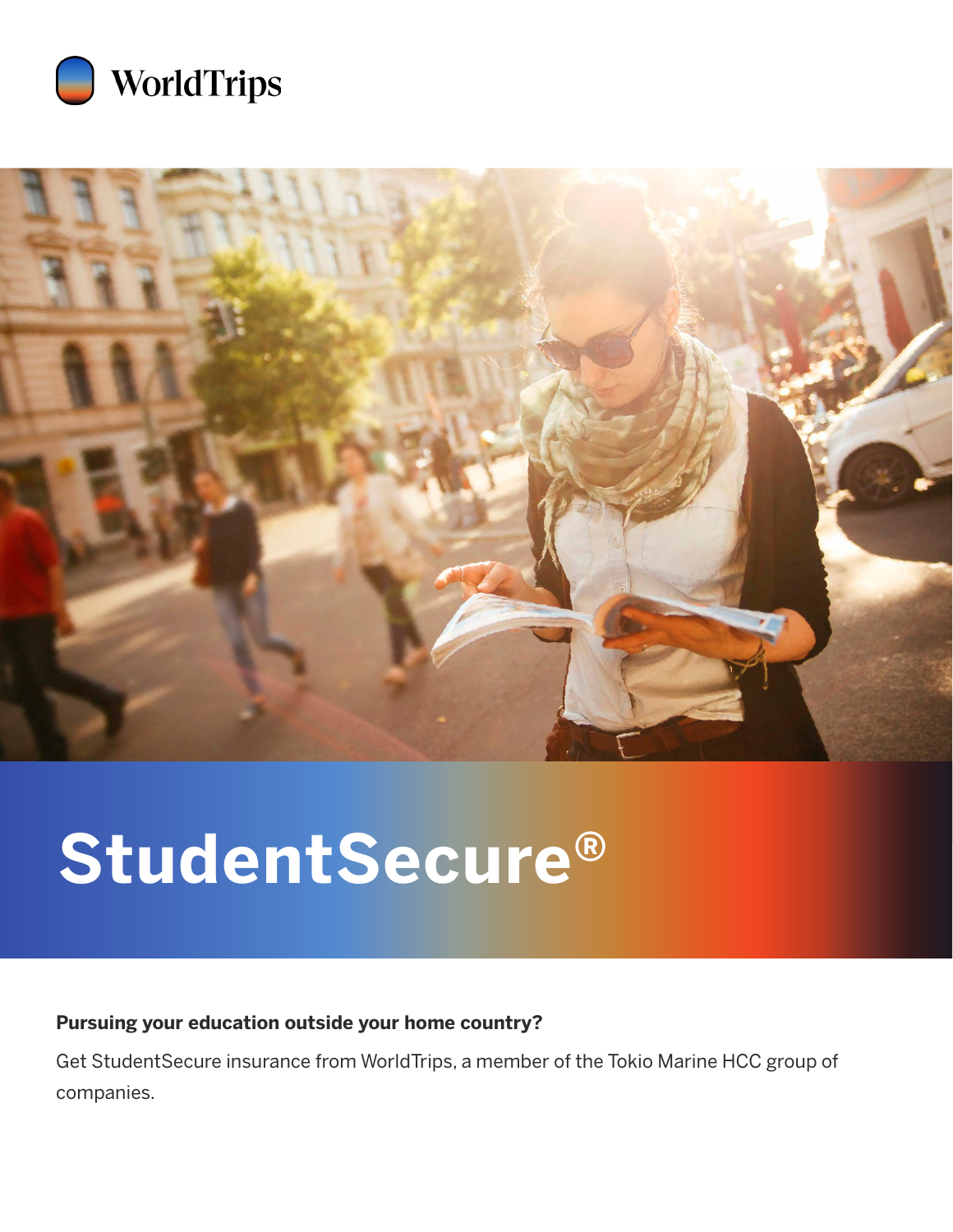

# Why Choose StudentSecure® ?

For individuals in study abroad programs, WorldTrips offers StudentSecure insurance. This international student health plan is designed specifically to meet the needs of international students and scholars.

StudentSecure meets or exceeds most government and visa requirements. It also meets the requirements of many schools. With four levels of coverage to choose from—Elite, Select, Budget, or Smart—students can find the plan that best fits their needs and budget. Each plan includes coverage for eligible medical expenses, emergency medical evacuation, and repatriation of remains.

### **DO I NEED STUDY ABROAD INSURANCE?**

If you are a student or scholar planning to pursue your education outside your home country, you will need a plan to pay for your medical expenses. Most student visas and learning institutions have a specific list of health insurance requirements for foreign students. You may also find the coverage from your home country will not follow you while you are studying abroad. StudentSecure is a budget-friendly solution.

#### **AFTER PURCHASING COVERAGE, HOW CAN I TRUST THE COMPANY TO BE THERE IF I NEED THEM?**

WorldTrips, headquartered in the USA in Indianapolis, Indiana, is a full-service company offering international travel medical insurance products designed to meet needs of consumers worldwide.

WorldTrips is a member of the Tokio Marine HCC group of companies. Tokio Marine HCC is a leading specialty insurance group conducting business in approximately 180 countries and underwriting more than 100 classes

of specialty insurance. Headquartered in Houston, Texas, the company is made up of highly entrepreneurial teams equipped to underwrite special situations, companies and individuals, acting independently to deliver effective solutions. Our products and capabilities set the standard for the industry, and many of our nearly 2,500 employees are industry-leading experts.

Tokio Marine HCC is part of Tokio Marine, a premier global company with a market cap of approximately \$30 billion.\* Tokio Marine HCC holds a financial strength rating\*\* of AA- for Standard & Poor's and Fitch Ratings and A++ (Superior) by A.M. Best Company.

For more information about StudentSecure, please visit worldtrips.com.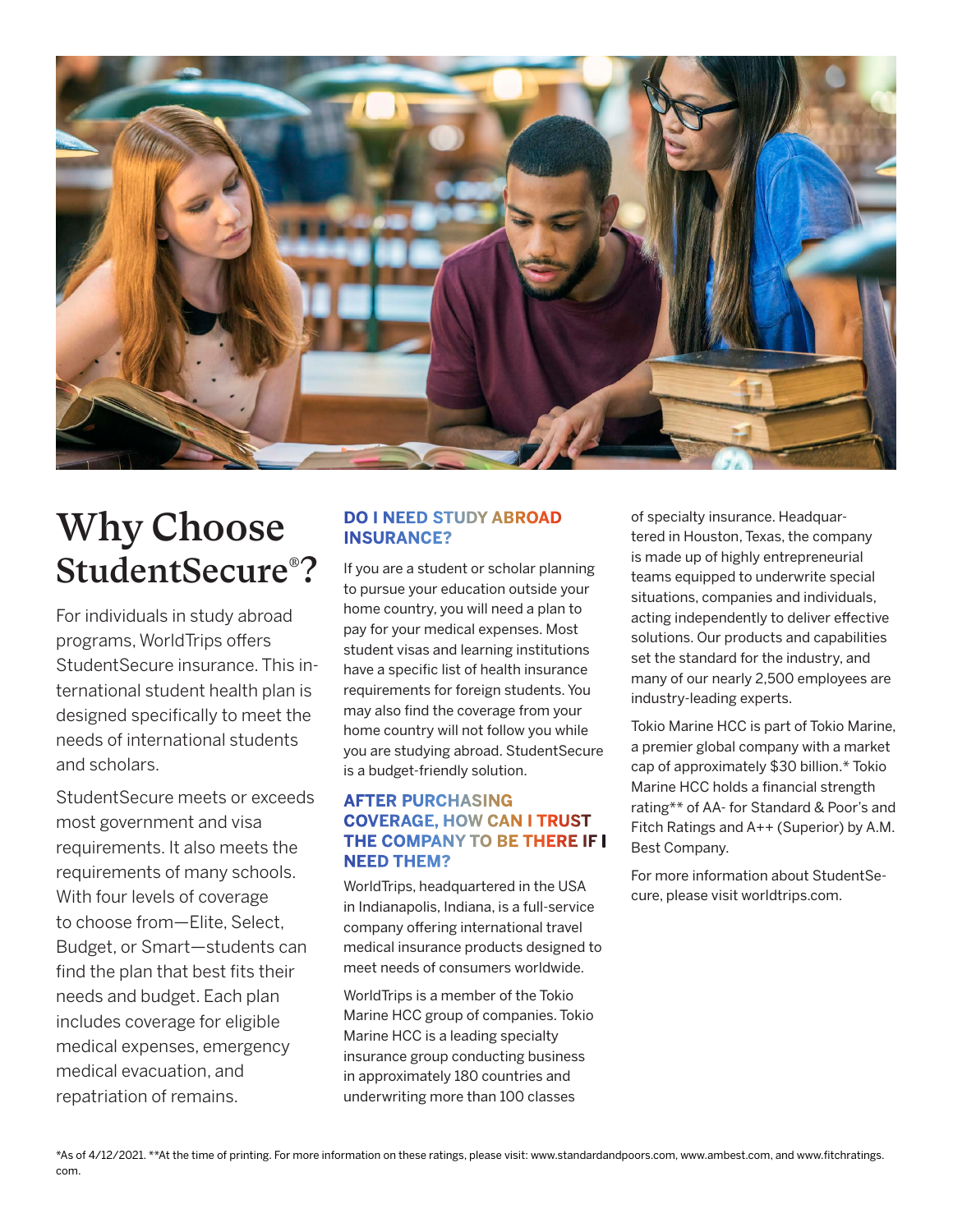# Benefits and Limits of StudentSecure®

| <b>BENEFIT</b>                                                                                                                                                                 | <b>ELITE</b>                                                                                                                                                                                                                                                                                       | <b>SELECT</b>                                                                                                                                      | <b>BUDGET</b>                                                                                                                                   | <b>SMART</b>                                                                                                                                 |
|--------------------------------------------------------------------------------------------------------------------------------------------------------------------------------|----------------------------------------------------------------------------------------------------------------------------------------------------------------------------------------------------------------------------------------------------------------------------------------------------|----------------------------------------------------------------------------------------------------------------------------------------------------|-------------------------------------------------------------------------------------------------------------------------------------------------|----------------------------------------------------------------------------------------------------------------------------------------------|
| Certificate period maximum                                                                                                                                                     | \$5,000,000                                                                                                                                                                                                                                                                                        | \$600,000                                                                                                                                          | \$500,000                                                                                                                                       | \$200,000                                                                                                                                    |
| Maximum benefit per injury or illness                                                                                                                                          | \$500,000                                                                                                                                                                                                                                                                                          | \$300,000                                                                                                                                          | \$250,000                                                                                                                                       | \$100,000                                                                                                                                    |
| Deductible (Except Emergency Room)                                                                                                                                             | \$25 per injury or illness within the<br>PPO network, outside the U.S. or at a<br>student health center; otherwise \$50<br>per injury or illness                                                                                                                                                   | \$35 per injury or illness within the<br>PPO network, outside the U.S. or<br>at a student health center: other-<br>wise \$70 per injury or illness | \$45 per injury or illness within the<br>PPO network, outside the U.S. or<br>student health center; otherwise<br>\$90 per injury or illness     | \$50 per injury or illness within the<br>PPO network, outside the U.S. or<br>student health center: otherwise<br>\$100 per injury or illness |
| Emergency Room Deductible (Claims<br>incurred in the U.S. only)                                                                                                                | \$100 for treatment received in an<br>emergency room                                                                                                                                                                                                                                               | \$200 for treatment received in an<br>emergency room                                                                                               | \$350 for treatment received in an emergency room                                                                                               |                                                                                                                                              |
| Coinsurance - claims incurred inside U.S.                                                                                                                                      | Within the PPO: We will pay 100% of<br>eligible expenses, after the deductible,<br>up to the overall maximum limit.                                                                                                                                                                                | Within the PPO: We will pay 80%<br>of the next \$5,000 of eligible<br>expenses after deductible, then<br>100% to the overall maximum<br>limit.     | Within the PPO: We will pay 80%<br>of the next \$25,000 of eligible<br>expenses after deductible, then<br>100% to the overall maximum<br>limit. | Within the PPO: We will pay<br>80% of eligible expenses after<br>the deductible up to the overall<br>maximum limit.                          |
|                                                                                                                                                                                | Outside the PPO: Usual, reasonable,<br>and customary. You may be respon-<br>sible for any charges exceeding the<br>payable amount.                                                                                                                                                                 | Outside the PPO: Usual, reason-<br>able, and customary. You may<br>be responsible for any charges<br>exceeding the payable amount.                 | Outside the PPO: Usual, reason-<br>able, and customary. You may<br>be responsible for any charges<br>exceeding the payable amount.              | Outside the PPO: Usual, reason-<br>able, and customary. You may<br>be responsible for any charges<br>exceeding the payable amount.           |
| Coinsurance - claims incurred outside<br>of U.S.                                                                                                                               | After the deductible, 100% of eligible expenses to the certificate period maximum.                                                                                                                                                                                                                 |                                                                                                                                                    |                                                                                                                                                 |                                                                                                                                              |
| Eligible expenses are subject to deductible, coinsurance, overall maximum limit, and are per certificate period unless specifically indicated otherwise.                       |                                                                                                                                                                                                                                                                                                    |                                                                                                                                                    |                                                                                                                                                 |                                                                                                                                              |
| <b>BENEFIT</b>                                                                                                                                                                 | <b>ELITE Limit</b>                                                                                                                                                                                                                                                                                 | <b>SELECT Limit</b>                                                                                                                                | <b>BUDGET Limit</b>                                                                                                                             | <b>SMART Limit</b>                                                                                                                           |
| Hospital room & board                                                                                                                                                          | Average semi-private room rate, including nursing services                                                                                                                                                                                                                                         |                                                                                                                                                    |                                                                                                                                                 |                                                                                                                                              |
| Local ambulance (not subject to coin-<br>surance)                                                                                                                              | Up to \$750 per injury / illness if hospitalized as inpatient                                                                                                                                                                                                                                      |                                                                                                                                                    | Up to \$500 per injury / illness if<br>hospitalized as inpatient                                                                                | Up to \$300 per injury / illness if<br>hospitalized as inpatient                                                                             |
| Intensive care unit                                                                                                                                                            | Up to the overall maximum limit                                                                                                                                                                                                                                                                    |                                                                                                                                                    |                                                                                                                                                 |                                                                                                                                              |
| Outpatient treatment                                                                                                                                                           | Up to the overall maximum limit                                                                                                                                                                                                                                                                    |                                                                                                                                                    |                                                                                                                                                 |                                                                                                                                              |
| Outpatient prescription drugs                                                                                                                                                  | Generic Drugs: 100% coinsurance.<br>Brand Name Drugs: 50% coinsur-<br>ance.<br>Specialty Drugs: No coverage.<br>(not subject to deductible)                                                                                                                                                        | 50% of actual charge (not subject to deductible or coinsurance)                                                                                    |                                                                                                                                                 |                                                                                                                                              |
| Vaccinations                                                                                                                                                                   | Up to \$150.<br>Covered vaccinations and testing are:<br>Measles, Mumps, Rubella (MMR); Tet-<br>anus/Diphtheria/Pertussis (TDAP);<br>Chicken Pox (Varicella); Hepatitis B;<br>Meningitis (Meningococcal MCV4 and<br>B); and COVID-19/SARS-CoV-2<br>(not subject to deductible or coin-<br>surance) | No coverage                                                                                                                                        |                                                                                                                                                 |                                                                                                                                              |
| Mental health disorders (Treatment<br>must not be provided at a student health<br>center)                                                                                      | Outpatient: Maximum of 30 visits. Inpatient: Maximum of 30 days.<br>Outpatient: \$50 maximum per<br>day, \$500 maximum. Inpatient:<br>Up to \$5,000.                                                                                                                                               |                                                                                                                                                    |                                                                                                                                                 |                                                                                                                                              |
| Dental treatment due to accident                                                                                                                                               | Up to \$250 maximum per tooth; \$500 maximum per certificate period. Not subject to coinsurance.                                                                                                                                                                                                   |                                                                                                                                                    |                                                                                                                                                 |                                                                                                                                              |
| Emergency dental (Acute onset of pain)                                                                                                                                         | Up to \$100. Not subject to coinsurance.                                                                                                                                                                                                                                                           |                                                                                                                                                    |                                                                                                                                                 |                                                                                                                                              |
| Pre-existing condition                                                                                                                                                         | 6-month waiting period<br>12-month waiting period<br>No coverage                                                                                                                                                                                                                                   |                                                                                                                                                    |                                                                                                                                                 |                                                                                                                                              |
| Acute onset of pre-existing condition (ex-<br>cludes chronic and congenital conditions)                                                                                        | \$25,000 lifetime maximum for eligible expenses                                                                                                                                                                                                                                                    |                                                                                                                                                    |                                                                                                                                                 |                                                                                                                                              |
| Maternity care for a covered pregnancy                                                                                                                                         | Up to \$25,000.                                                                                                                                                                                                                                                                                    | Up to \$10,000.                                                                                                                                    | Up to \$5,000.                                                                                                                                  | No coverage                                                                                                                                  |
| Nursery care of newborn (not subject to<br>coinsurance)                                                                                                                        | Up to \$750.                                                                                                                                                                                                                                                                                       |                                                                                                                                                    | Up to \$250.                                                                                                                                    | No coverage                                                                                                                                  |
| Therapeutic termination of pregnancy                                                                                                                                           | Up to \$500. Not subject to coinsurance.                                                                                                                                                                                                                                                           |                                                                                                                                                    |                                                                                                                                                 |                                                                                                                                              |
| Outpatient Physical therapy & chiroprac-<br>tic care (not subject to coinsurance. Must<br>be ordered in advance by a physician and<br>not obtained at a student health center) | Up to \$50 per visit per day<br>Up to \$75 per visit per day                                                                                                                                                                                                                                       |                                                                                                                                                    | Up to \$25 per visit per day                                                                                                                    |                                                                                                                                              |
| Sports & activities - Leisure, recreational,<br>entertainment, or fitness                                                                                                      | Up to the overall maximum limit                                                                                                                                                                                                                                                                    |                                                                                                                                                    |                                                                                                                                                 |                                                                                                                                              |
| Optional intercollegiate, interscholastic,<br>intramural, or club sports rider                                                                                                 | Up to \$5,000 maximum per injury or illness; medical expenses only                                                                                                                                                                                                                                 |                                                                                                                                                    | Up to \$3,000 maximum per injury<br>or illness; medical expenses only                                                                           | No coverage                                                                                                                                  |
| Terrorism                                                                                                                                                                      | Up to \$50,000 lifetime maximum. Eligible medical expenses only.                                                                                                                                                                                                                                   |                                                                                                                                                    |                                                                                                                                                 | No coverage                                                                                                                                  |
| <b>EMERGENCY TRAVEL BENEFIT</b>                                                                                                                                                | <b>ELITE Limit</b>                                                                                                                                                                                                                                                                                 | <b>SELECT Limit</b>                                                                                                                                | <b>BUDGET Limit</b>                                                                                                                             | <b>SMART Limit</b>                                                                                                                           |
| Emergency medical evacuation (Not sub-<br>ject to deductible or coinsurance.)                                                                                                  | Up to \$500,000 lifetime maximum                                                                                                                                                                                                                                                                   | Up to \$300,000 lifetime max-<br>imum                                                                                                              | Up to \$250,000 lifetime maximum                                                                                                                | Up to \$50,000 lifetime maximum                                                                                                              |
| Emergency reunion<br>(not subject to deductible or coinsurance)                                                                                                                | Up to \$5,000, subject to a maximum of 15 days                                                                                                                                                                                                                                                     |                                                                                                                                                    | Up to \$1,000, subject to a maximum of 15 days                                                                                                  |                                                                                                                                              |
| Accidental death & dismemberment<br>(not subject to deductible or coinsurance)                                                                                                 | Lifetime Maximum - \$25,000<br>Death - \$25,000<br>Loss of 2 Limbs - \$25,000<br>Loss of 1 Limb - \$12,500                                                                                                                                                                                         |                                                                                                                                                    | No coverage                                                                                                                                     |                                                                                                                                              |
| Repatriation of remains (not subject<br>to deductible, coinsurance, or overall<br>maximum limit)                                                                               | Up to \$50,000 lifetime maximum                                                                                                                                                                                                                                                                    |                                                                                                                                                    | Up to \$25,000 lifetime maximum                                                                                                                 |                                                                                                                                              |
| Personal Liability                                                                                                                                                             | Up to \$250,000 lifetime maximum.                                                                                                                                                                                                                                                                  | No coverage                                                                                                                                        |                                                                                                                                                 |                                                                                                                                              |
| (not subject to deductible or coinsurance)                                                                                                                                     | Up to \$250,000 third person injury or<br>property.<br>Up to \$2,500 related third person<br>property.                                                                                                                                                                                             |                                                                                                                                                    |                                                                                                                                                 |                                                                                                                                              |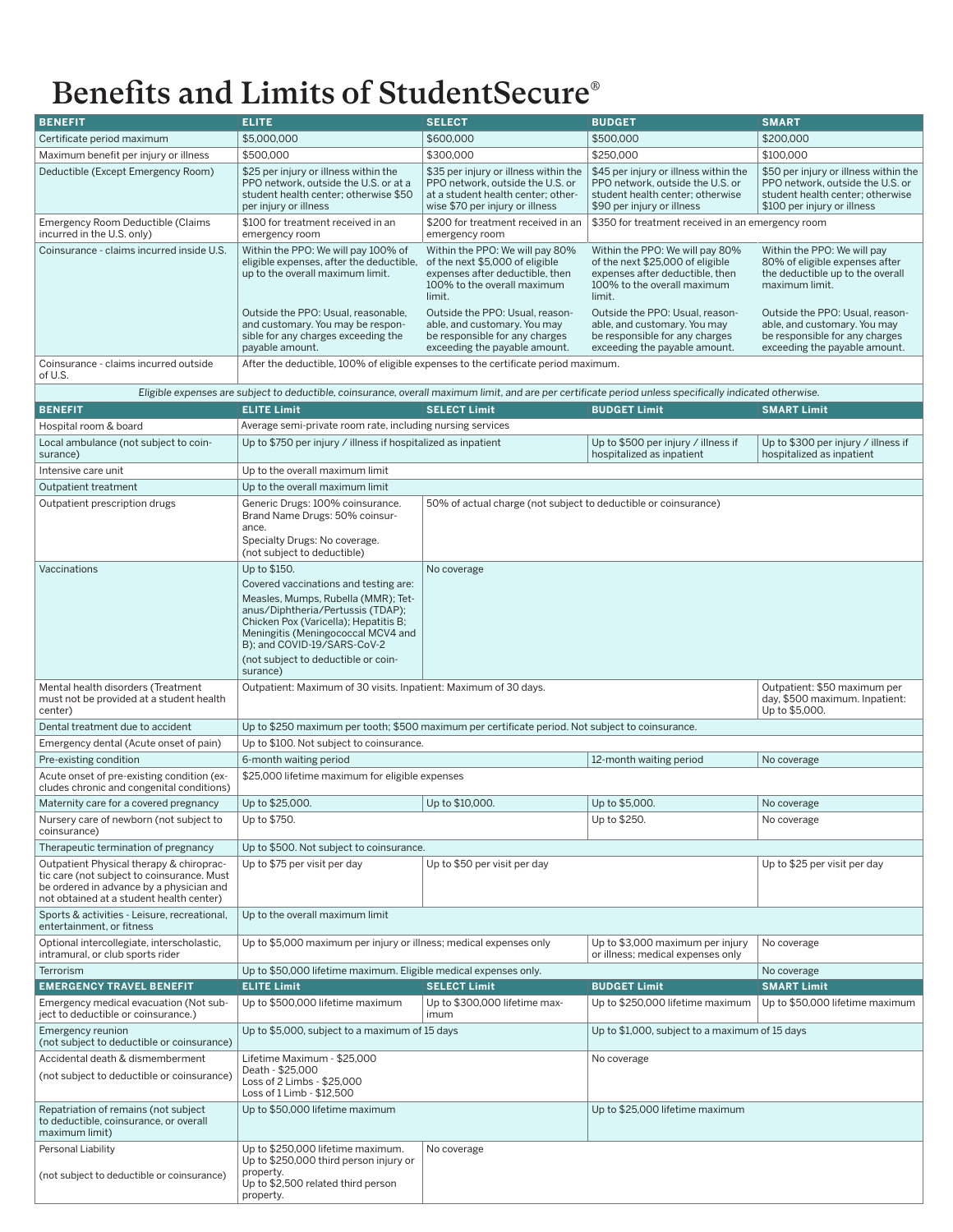# What's Covered by StudentSecure®?

### **PRE-EXISTING CONDITIONS**

After 6 months of continuous coverage, StudentSecure Elite and StudentSecure Select will provide benefits for pre-existing conditions (12 months for StudentSecure Budget).

A pre-existing condition is any condition:

- for which medical advice, diagnosis, care, or treatment was recommended or received within 2 years prior to your effective date of coverage
- which would cause a reasonably prudent person to seek medical advice, diagnosis, care, or treatment within 2 years prior to your effective date of coverage
- that existed (with reasonable medical certainty) with 2 years prior to your effective date of coverage, whether or not it was known to you

Note: StudentSecure Smart does not provide coverage for expenses related to pre-existing conditions except as provided for under the Acute Onset of a Pre-Existing Condition benefit described below.

### **ACUTE ONSET OF A PRE-EXISTING CONDITION**

Individuals who purchase a StudentSecure plan are entitled up to a \$25,000 lifetime maximum for the acute onset of a pre-existing condition. The acute onset of a pre-existing condition means a sudden and unexpected outbreak or recurrence of a pre-existing condition which occurs spontaneously and without advance warning in the form

of physician recommendations or symptoms, is of short duration, is rapidly progressive, and requires urgent care. The acute onset of a pre-existing condition must occur after the effective date of the policy. Treatment must be obtained within 24 hours of the sudden and unexpected outbreak or recurrence. A pre-existing condition that is a chronic or congenital condition or that gradually becomes worse over time will not be considered acute onset.

#### **SPORTS AND ACTIVITIES**

Medical expenses for injuries or illnesses sMedical expenses for injuries or illnesses sustained while participating in leisure, recreational, entertainment, or fitness activities are covered up to the overall maximum limit. Please review the StudentSecure Description of Coverage for a list of excluded sports and activities.

StudentSecure Elite, Select, and Budget offer an optional rider that provides coverage for medical expenses for injuries or illnesses sustained while participating in intercollegiate, interscholastic, intramural, or club sports. The rider for StudentSecure Elite and Select covers up to a maximum of \$5,000 per injury or illness. The rider for Student-Secure Budget covers up to a maximum of \$3,000 per injury or illness. Student-Secure Smart does not offer a rider for organized sports activities.

### **MENTAL HEALTH DISORDERS**

StudentSecure provides benefits for mental health disorders. Drug and alcohol abuse are covered under this benefit on the Elite, Select and Budget plan levels. Treatment for mental health disorders is covered only if not obtained from a student health center.

#### **EMERGENCY DENTAL**

The following emergency dental expenses are covered: emergency dental treatment and dental surgery necessary to restore or replace sound natural teeth lost or damaged in an accident which is covered under this insurance subject to a maximum of \$250 per tooth and \$500 certificate period maximum; and emergency dental treatment necessary to resolve acute, spontaneous and unexpected onset of pain subject to a maximum benefit of \$100 per certificate period.

### **EMERGENCY MEDICAL EVACUATION**

Would you know what to do if you found yourself in a life-threatening situation far from home? WorldTrips is experienced in arranging emergency medical evacuations. StudentSecure will cover eligible expenses necessary to transport you from an initial treating facility to the nearest medical facility qualified to treat your life-threatening condition. We also understand the importance of family support in these difficult situations. StudentSecure will also cover the transportation, lodging, and meal costs for a relative to join you after a covered emergency medical evacuation, up to the lifetime limit.

### **TERRORISM**

In these turbulent times, the risk of a terrorist attack is a reality. If you are in the wrong place at the wrong time, StudentSecure Elite, Select, and Budget offer coverage for eligible medical expenses resulting from these acts. Coverage excludes countries or regions for which the U.S. Department of State has issued a level 3 "reconsider travel" or level 4 "do not travel" advisory.

The description of coverage in these pages is for informational purposes only. Actual coverage will vary based the terms and conditions of the policy issued. The information described herein does not amend or otherwise affect the terms and conditions of any insurance policy issued by WorldTrips or its affiliates. In the event that a policy is inconsistent with the information described herein, the language of the policy will take precedence.

StudentSecure is underwritten by Lloyd's. WorldTrips is a service company and a member of the Tokio Marine HCC group of companies. WorldTrips has authority to enter into contracts of insurance on behalf of the Lloyd's underwriting members of Lloyd's Syndicate 4141, which is managed by HCC Underwriting Agency, Ltd.

Patient Protection and Affordable Care Act ("PPACA"): This insurance is not subject to and does not provide certain insurance benefits required by the United States' Patient Protection and Affordable Care Act ("PPACA"). PPACA requires certain US citizens or US residents to obtain PPACA compliant health insurance, or "minimum essential coverage." PPACA also requires certain employers to offer PPACA compliant insurance coverage to their employees. Tax penalties may be imposed on U.S. residents or citizens who do not maintain minimum essential coverage, and on certain employers who do not offer PPACA compliant insurance coverage to their employees. In some cases, certain individuals may be deemed to have minimum essential coverage under PPACA even if their insurance coverage does not provide all of the benefits required by PPACA. You should consult your attorney or tax professional to determine whether this policy meets any obligations when increase one coverag you may have under PPACA.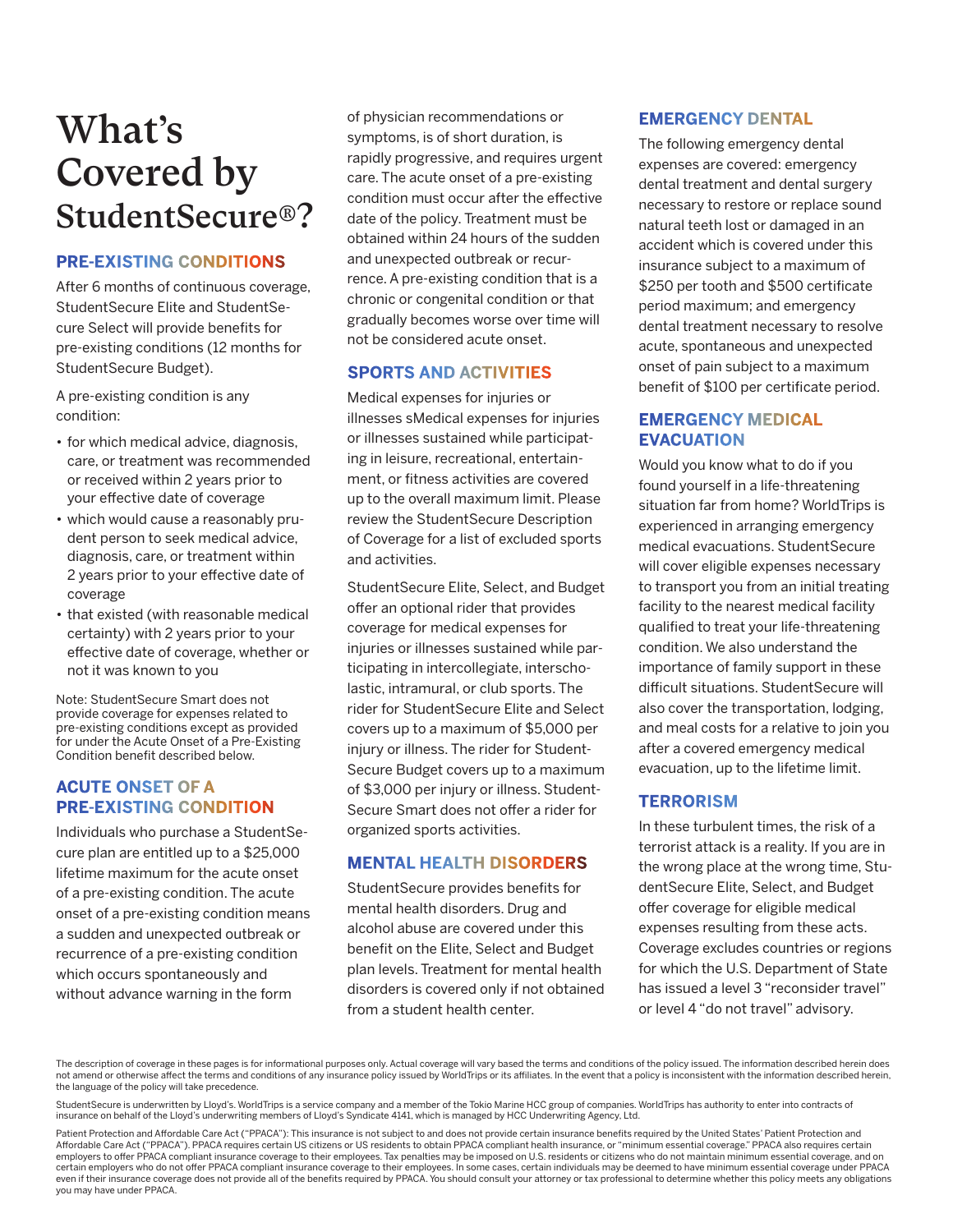#### **REPATRIATION OF REMAINS**

What would your family do if disaster strikes while you are away from home? The death of a loved one is never easy, no matter the circumstances. In the unfortunate event of your death while traveling abroad, StudentSecure will arrange for and cover eligible costs associated with the repatriation of your remains.

# Enrollment

To be eligible for StudentSecure, participants must meet all of the following requirements:

- Must be a Full-time Student at a college or university, excluding online colleges and universities, or within 31 days of being a Full-time Student at a college or university; or must be a Full-time Scholar affiliated with an educational institution and performing work or research for at least 30 hours per week; or must be a Full-time High School Student.
- The Full-time Student / Scholar status requirement is waived for participants within the U.S. holding a valid F1 (including those students on OPT) or J1 visa. Full-time status requirements remain in force for individuals holding M-1 or other category visas.
- Must be residing outside home country for the purpose of pursuing international educational activities.
- Must not have obtained residency status in the host country.

Participants visiting the U.S. must hold a valid education-related visa. A copy of the I-20 or DS-2019 may be requested.

### **HOME COUNTRY COVERAGE**

For every three month period during which the Member is covered hereunder, medical expenses incurred in the Member's home country are covered up to a maximum of 15 days.

Incidental visit time must be used within the three-month period earned,



and you must continue your international trip in order to be eligible for this benefit, which covers medical expenses only. Return to your home country must not be taken for the purpose of obtaining treatment of an illness or injury that began while traveling.

### **BENEFIT PERIOD MEDICAL COVERAGE**

While the certificate is in effect, the benefit period does not apply. Upon termination of the certificate, underwriters will pay eligible medical expenses, as defined herein, for up to 60 days beginning on the first day of diagnosis or treatment of a covered injury or illness while the Member is outside his or her home country and while the certificate was in effect. The benefit period applies only to eligible medical expenses related to a condition for which the Member was hospitalized as an inpatient on the termination date of the certificate.

### **EXTENDING OR RENEWING COVERAGE**

You may renew your coverage as long as you continue to meet the eligibility requirements. Renewal may be completed within the last six months of a certificate period. Deductible and coinsurance must be re-satisfied

as of each renewal date. After four years of continuous coverage or any break in coverage, a new plan must be purchased. A new application is required, and you must re-satisfy your deductible, coinsurance, pre-existing condition provisions, and all other benefit limits. Extensions and renewals must be made online with payment by credit card.

#### **CANCELLATIONS AND REFUNDS**

To be eligible for a full refund, the request for cancellation must be received prior to the effective date. Cancellation requests received after the effective date will be subject to the following conditions:

- A \$25 cancellation fee will apply
- Only premium for unused wholemonths of the plan will be refunded
- Only members who have no claims are eligible for premium refund
- When payment is made in full at the time of purchase, no refunds are granted after 60 days